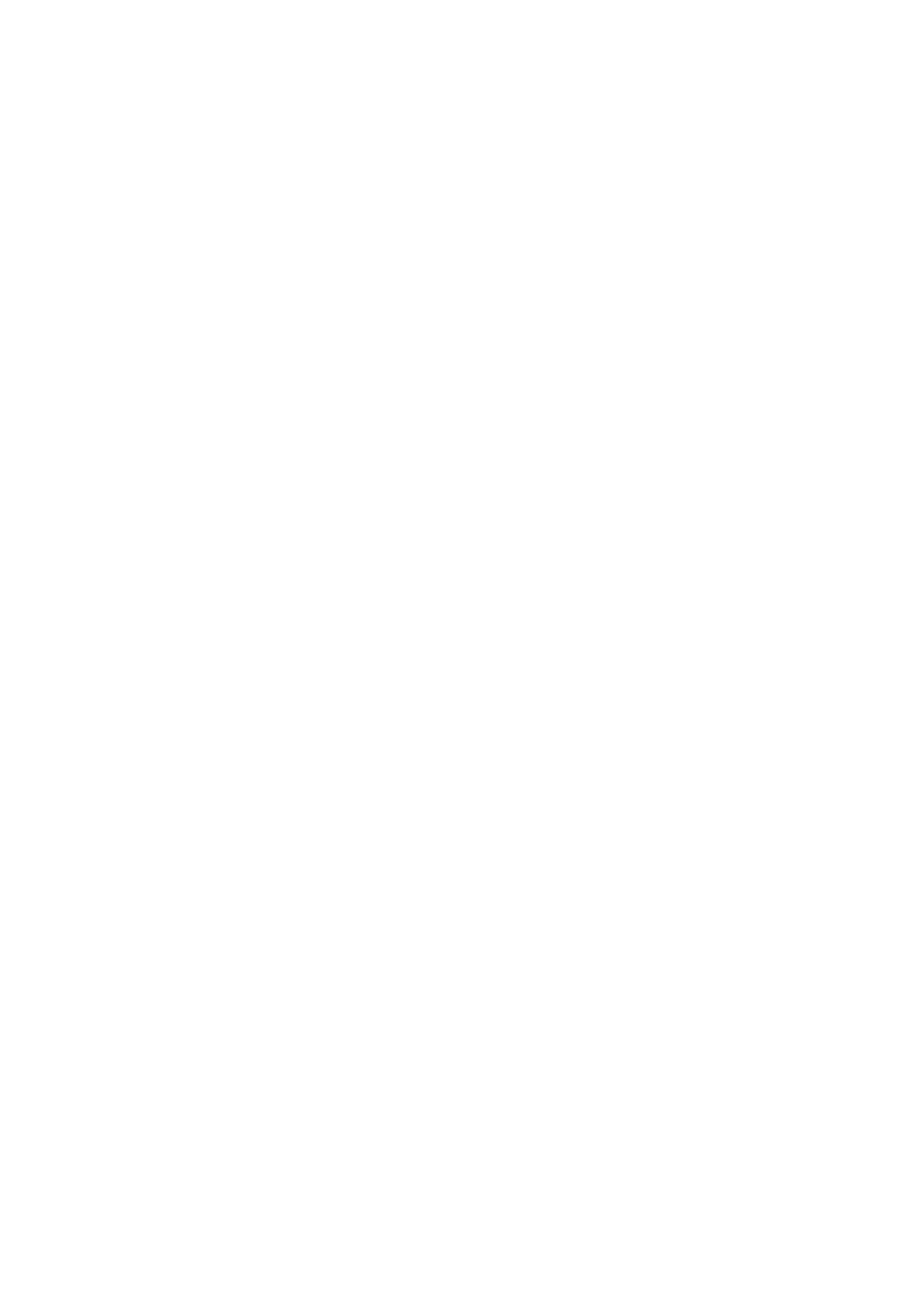# TR I3.05 V<0.1.0> (<1999-04>)

*Technical Specification*

# **3 rd Generation Partnership Project (3GPP); Technical Specification Group (TSG) RAN;**

**Node B O&M Functional Description**

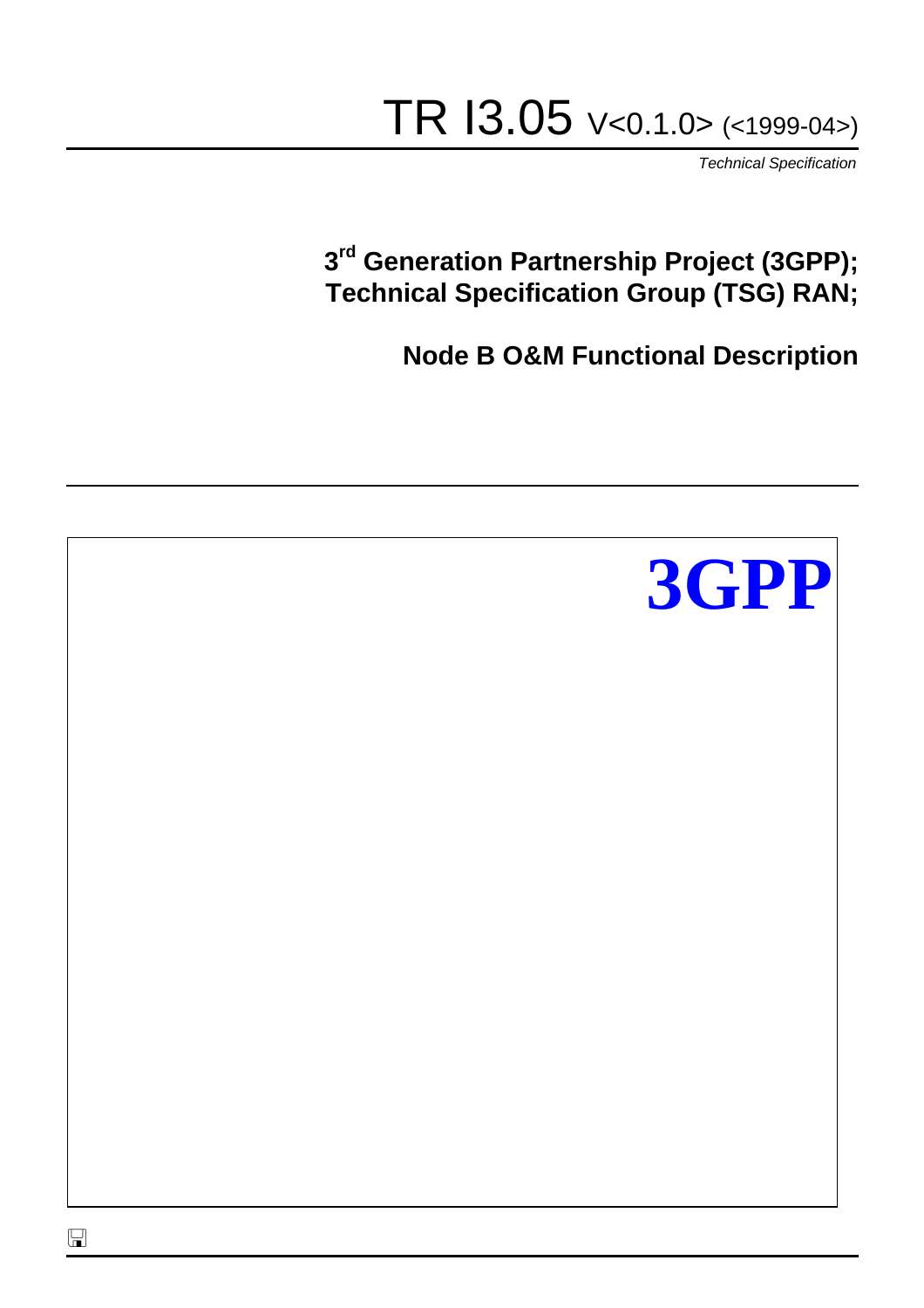Reference <Workitem> (<Shortfilename>.PDF)

Keywords

<keyword[, keyword]>

*3GPP*

Postal address

Office address

Internet

secretariat@3gpp.org Individual copies of this deliverable can be downloaded from http://www.3gpp.org

#### *Copyright Notification*

No part may be reproduced except as authorized by written permission. The copyright and the foregoing restriction extend to reproduction in all media.

> © All rights reserved.

*3GPP*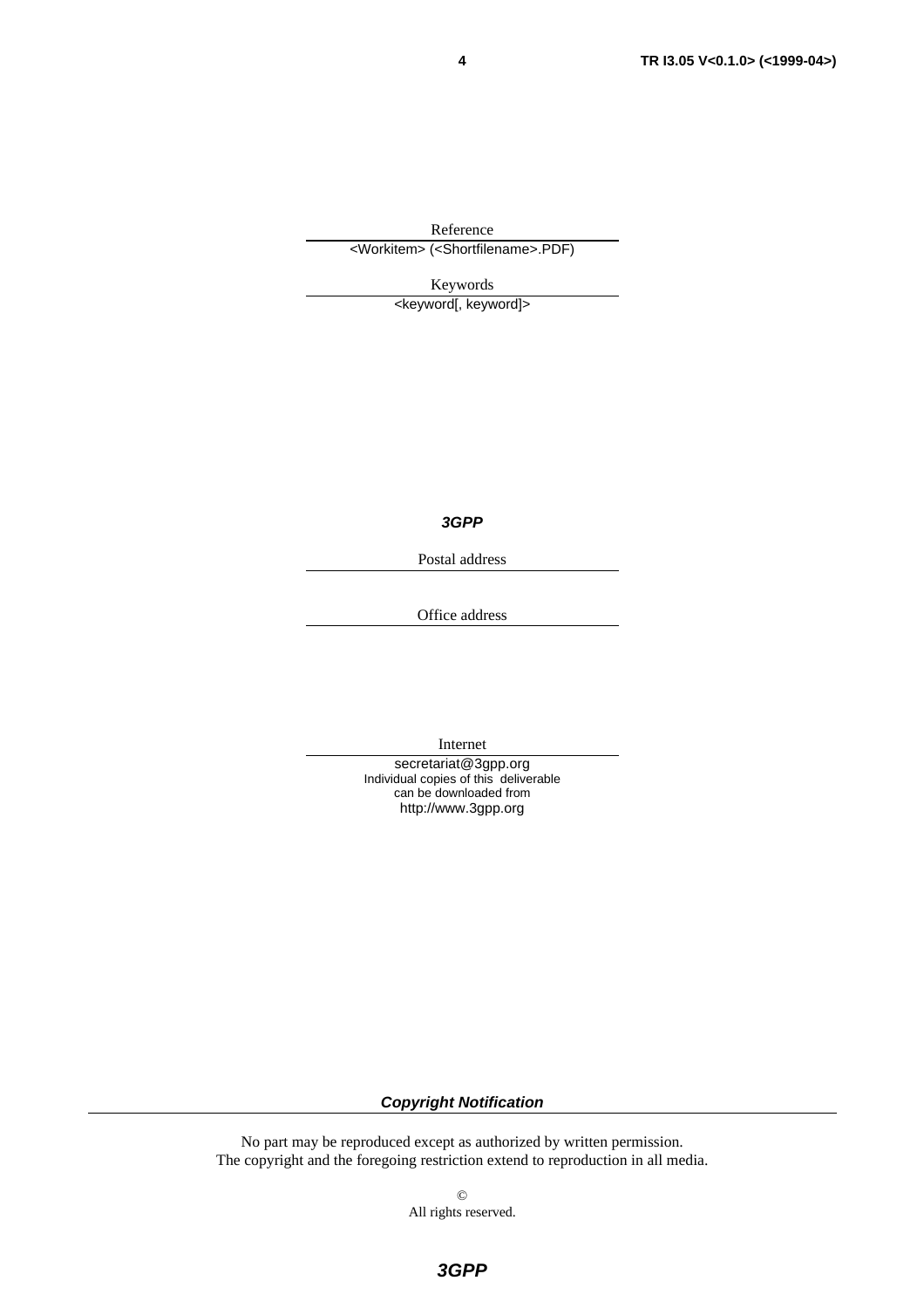# Contents

| 1                      |  |  |  |  |
|------------------------|--|--|--|--|
| 2                      |  |  |  |  |
| 3<br>3.1<br>3.2<br>3.3 |  |  |  |  |
| $\overline{4}$         |  |  |  |  |
| 5                      |  |  |  |  |
| 6                      |  |  |  |  |
| 7                      |  |  |  |  |
| 8                      |  |  |  |  |
| 9                      |  |  |  |  |
|                        |  |  |  |  |

 $\overline{\mathbf{5}}$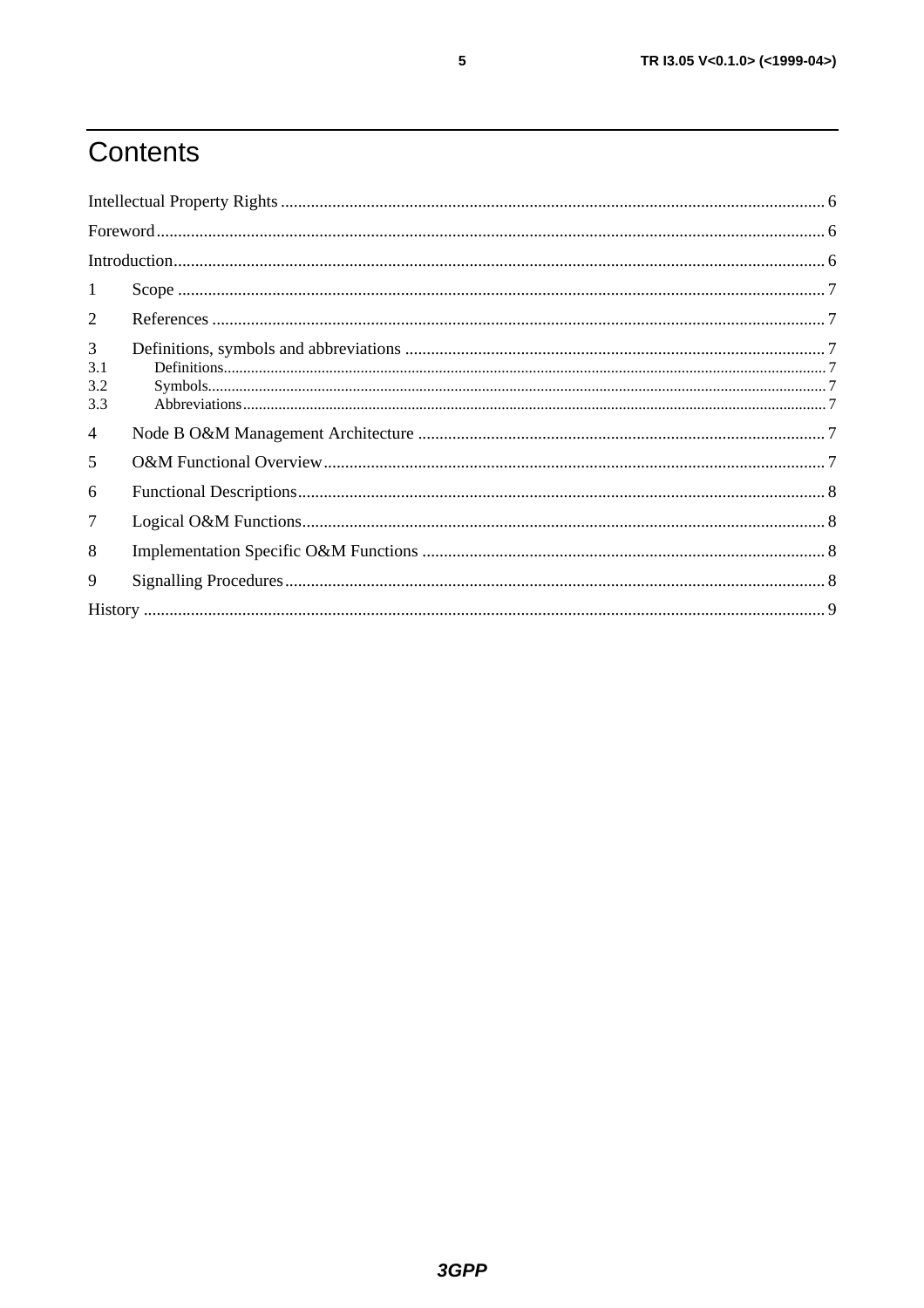# Intellectual Property Rights

## Foreword

This Technical Report has been produced by the 3<sup>rd</sup> Generation Partnership Project, Technical Specification Group RAN.

The contents of this TR may be subject to continuing work within the 3GPP and may change following formal TSG approval. Should the TSG modify the contents of this TR, it will be re-released with an identifying change of release date and an increase in version number as follows:

Version m.t.e

where:

- m indicates [major version number]
- x the second digit is incremented for all changes of substance, i.e. technical enhancements, corrections, updates, etc.
- y the third digit is incremented when editorial only changes have been incorporated into the specification.

### Introduction

[Editor's note: Text to be agreed.]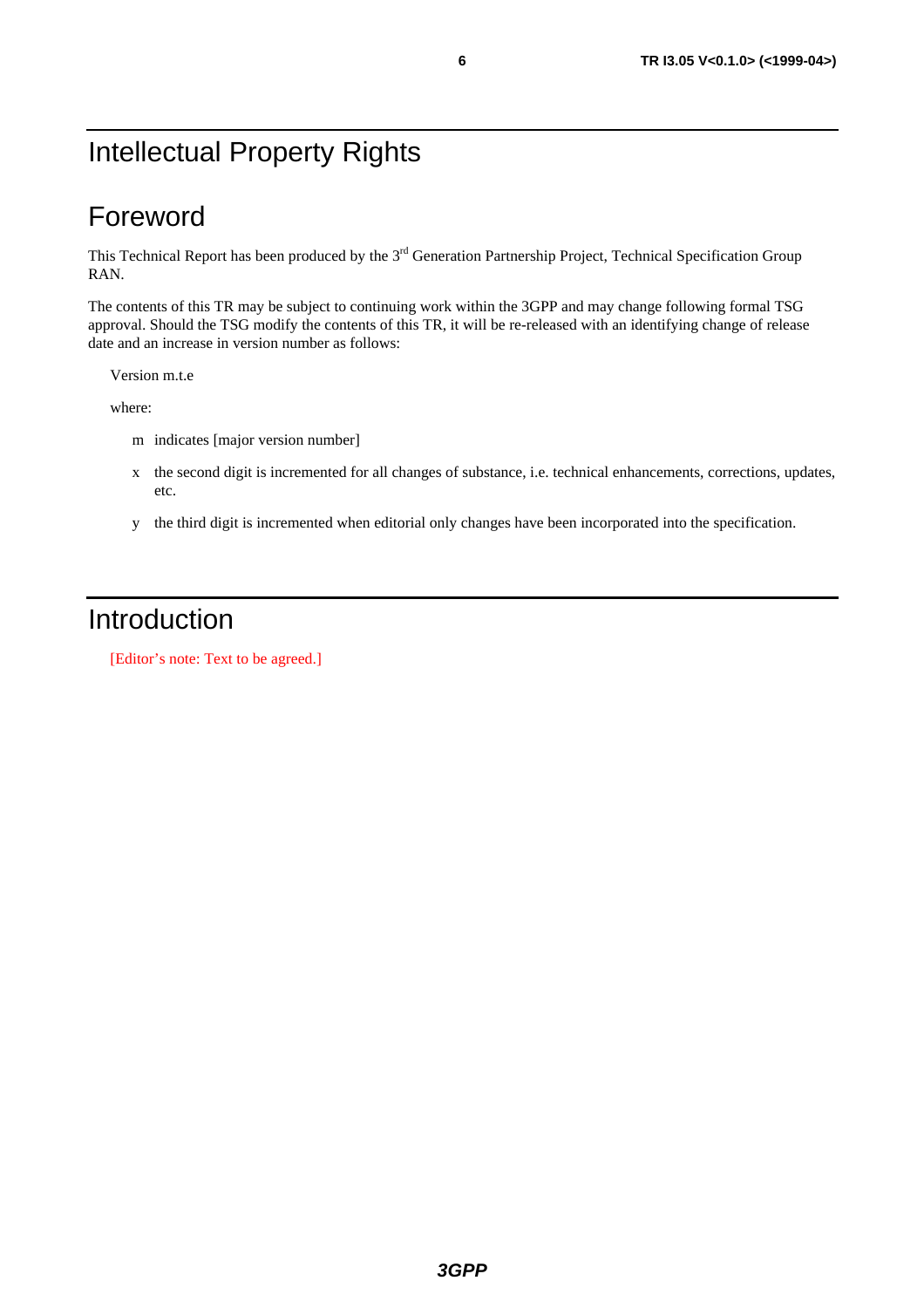#### 1 Scope

[Editor's note: As discussed at RAN-WG3#2 the purpose of this document is to support the Phase 1 and Phase 2 activities as defined in TSGW3#2(99)153. The contents of this document should not constitute a deliverable for TSG-RAN-WG3, these aspects should be directed to the relevant TS's. Text to be agreed.]

# 2 References

The following documents contain provisions which, through reference in this text, constitute provisions of the present document.

- References are either specific (identified by date of publication, edition number, version number, etc.) or non-specific.
- For a specific reference, subsequent revisions do not apply.
- For a non-specific reference, the latest version applies.
- A non-specific reference to an ETS shall also be taken to refer to later versions published as an EN with the same number.

### 3 Definitions, symbols and abbreviations

#### 3.1 Definitions

For the purposes of the present document, the following terms and definitions apply:

#### 3.2 Symbols

For the purposes of the present document, the following symbols apply:

#### 3.3 Abbreviations

*For the purposes of the present document, the following abbreviations apply:*

# 4 Node B O&M Management Architecture

[Editor's note: This section should present the chosen architecture for Node B O&M management (e.g. as proposed in document TSGW3#2(99)153) , including a rationale for the chosen architecture.Definitions of any terms introduced or categories of O&M identified should be given i.e. Logical O&M, Implementation Specific O&M, and clear indication should be given where concepts or interfaces are out of scope for TSG-RAN-WG3.]

# 5 O&M Functional Overview

[Editor's note: This section should include a diagram and/or text description of the O&M functional decriptions for Node B. This should provide a comprehensive list of the O&M functions required at the Node B Radio Site.]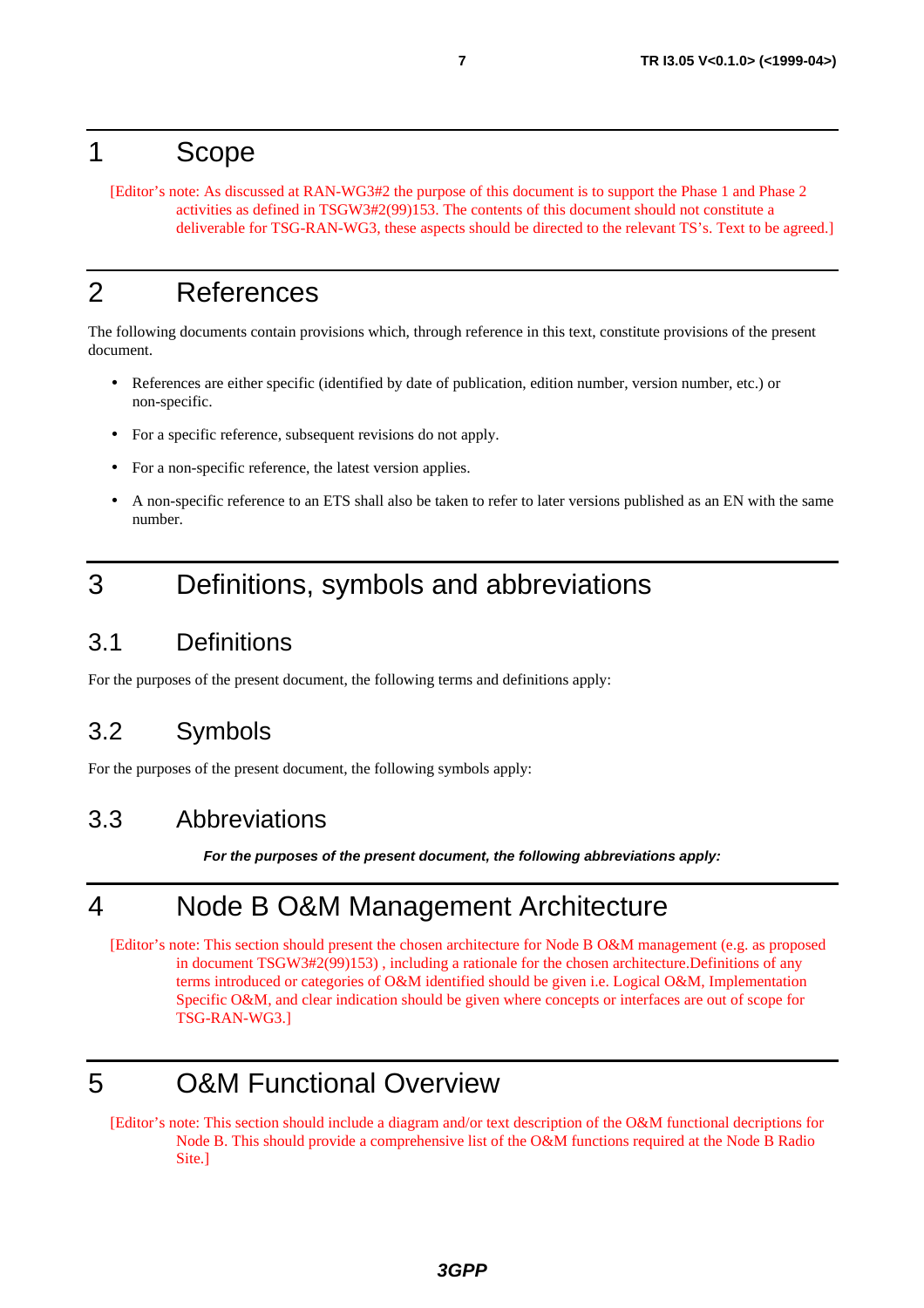# 6 Functional Descriptions

[Editor's note: This section should incorporate detailed descriptions of the functions identified in section 5. The information provided should include the entities involved in the execution of the functions, and impact of the functions on the traffic handling ability of Node B. This information will be used to ensure a full understanding of each O&M function is achieved, such that the correct assignment to either Logical O&M or Implementation Specific O&M can be made.]

# 7 Logical O&M Functions

[Editor's note: This section should identify the O&M functions identified in section 5 which are categorised as Logical O&M. The reasons for assigning each function to this category should be provided.]

# 8 Implementation Specific O&M Functions

[Editor's note: This section should identify the O&M functions in section 5 which are categorised as Implementation Specific O&M. The reasons for assigning each function to this category should be provided.]

# 9 Signalling Procedures

[Editor's note: This section should define (where possible) the signalling procedures for the functions identified in section 5. It is not envisaged it will be possible to define signalling procedures for all Node B O&M functions, since some will be implementation specific. These procedures may be required for certain functions to assist in the categorisation as either Logical O&M or Implementation Specific O&M.]